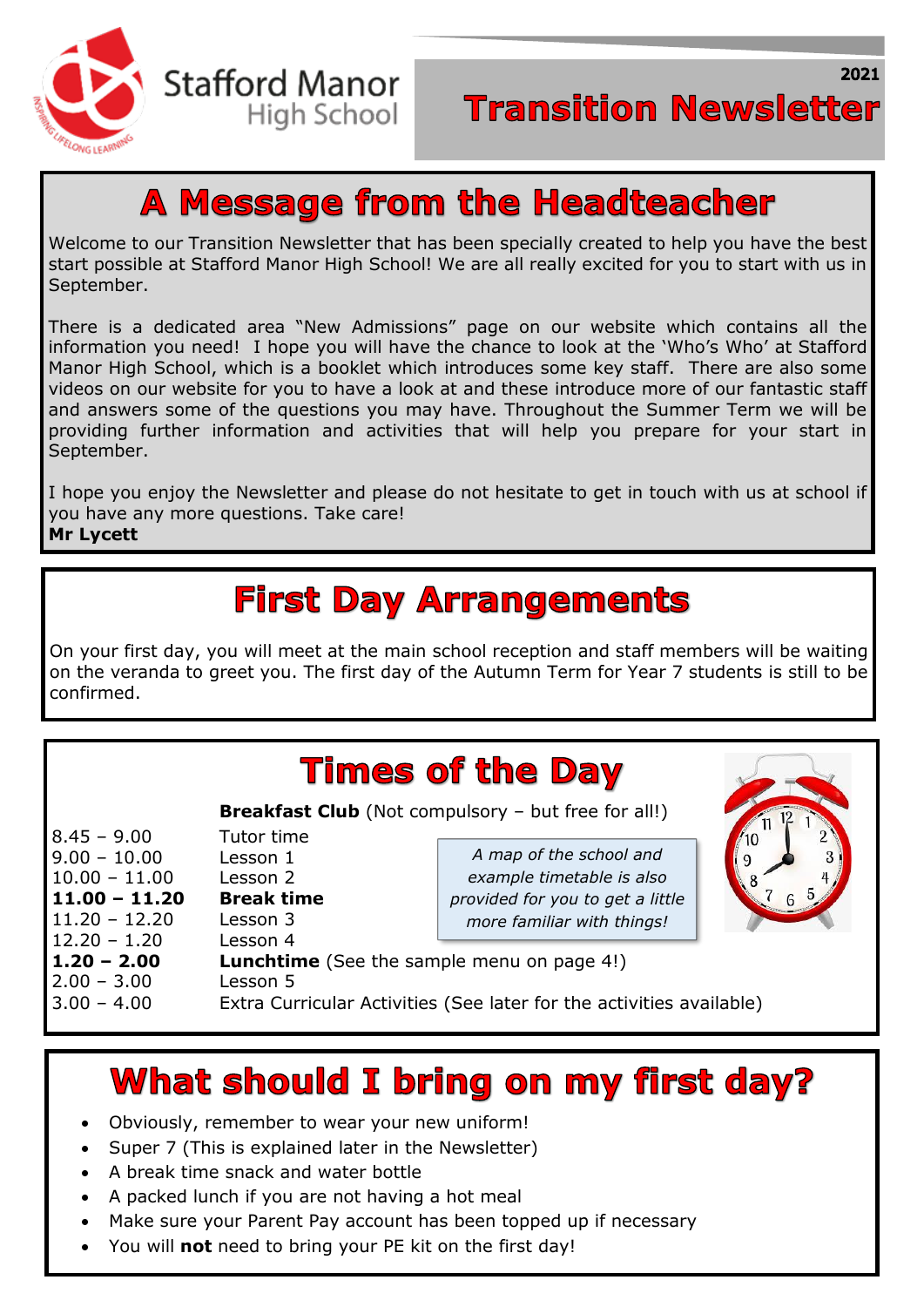

# **School Uniform**

Uniform can be purchased from: *Crested Schoolwear, Gaolgate Street, Stafford* or online <https://www.crestedschoolwear.co.uk/> **Blazer** – black with SMHS logo **PE Top –** black and red sports top with SMHS logo **School Tie** – black/red stripes

In addition to this you will also need:

**Black trousers** – these must be standard school trousers, no leggings or jeans **Black skirt** – must be knee length and worn with black opaque tights **Footwear** – sensible all black footwear, preferably shoes, with no coloured logos, markings or

laces

֖֖֖֖֖֦֦֧֪֪ׅ֖֚֚֚֚֚֚֚֚֚֚֚֬֡֡֡֡֡֡֬֡֡֬֝

j

**Socks/tights** – black

**Shirt** – white with collar. Shirt must be tucked in.

**Plain Black V-Neck Jumper** – May be worn under the blazer but must not come below the length of the blazer and cannot be worn as an alternative to the blazer.

#### **PE Kit**

Compulsory items for PE:

 **PE Top** – black with red sports top with SMHS logo **Outdoor tracksuit bottoms or sports leggings** - plain black **Suitable Sports Trainers** – with a non-marking sole **Indoor shorts** – plain black

 $\overline{a}$ Further items for PE include:

 **PE Hoodie** – these are available through Crested Schoolwear and particularly useful through the winter.

**Football boots and socks –** not essential, but these may be useful for football and rugby **Gum shield** – not essential, but available for £1 from the PE office if children enjoy rugby

### **Attendance and Behaviour**



Good punctuality and attendance is a valuable habit.

| 8:20am | School gates are open.                        |  |  |
|--------|-----------------------------------------------|--|--|
| 8:35am | All students should be on school site         |  |  |
| 8:40am | All students should be waiting at their       |  |  |
|        | dedicated line up location or ready for tutor |  |  |
|        | time or assembly                              |  |  |

We always ask students to aim for 100% attendance, the absolute minimum expectation is to be in school for 96% of the time. If your child is ill and cannot attend school one day, then please contact the Attendance Co-ordinator on the school telephone number before 8.45am.

The staff at SMHS will always be ready to guide and support students and parents if there are difficulties with punctuality and attendance. There is more guidance about the school term dates and term time holidays on the school website.

Our school policies for attendance, behaviour and other relevant aspects of school life can be found in the 'parents' tab on our [school website.](https://www.staffordmanorhighschool.com/)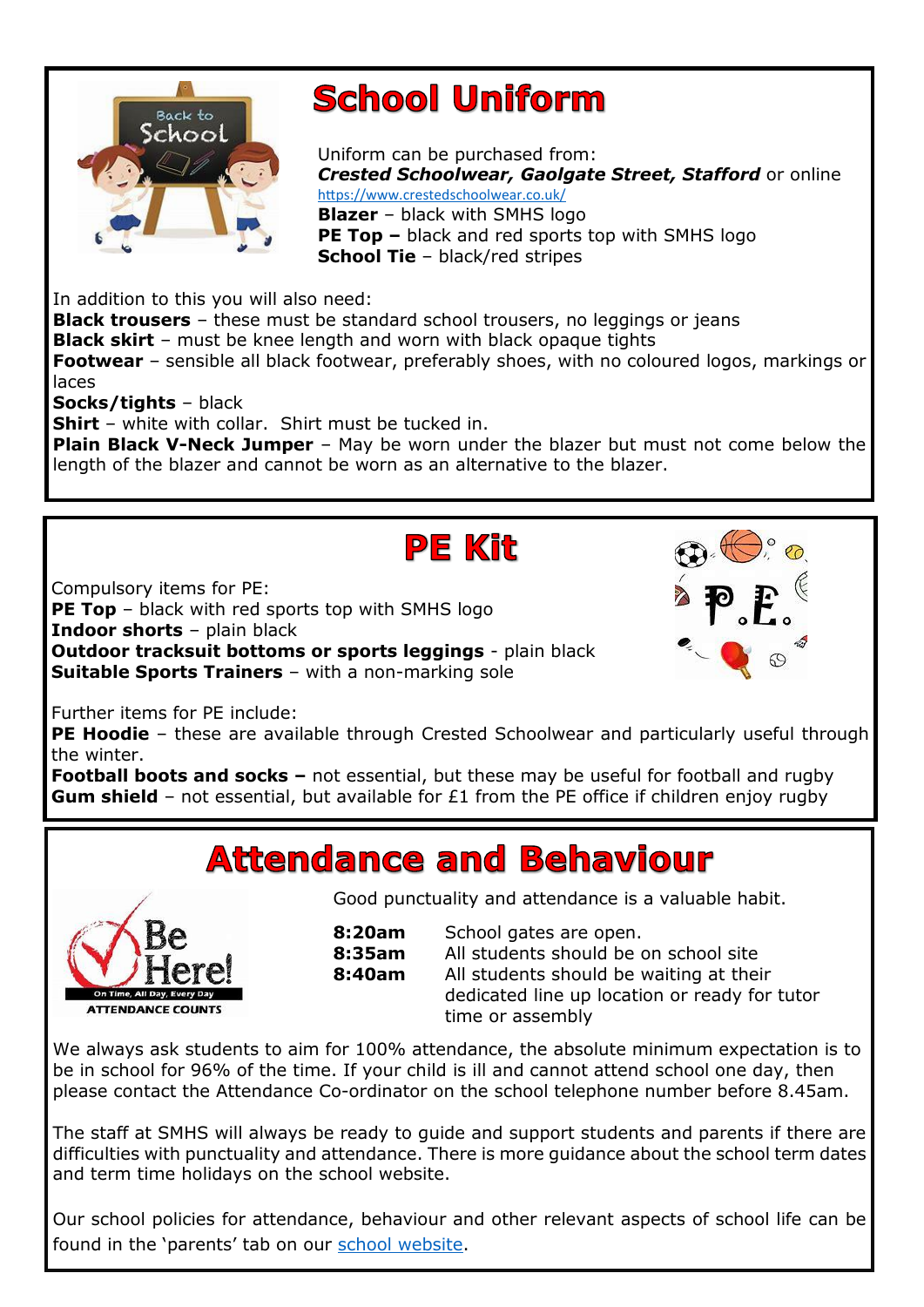# **Parent Pay & Free School Meals**

We are a totally cashless school and we use a system called Parent Pay. You will receive a letter in the post with a username and password. **Please keep this safe!**



To use the canteen, students will have their thumbprint taken on the first day. If you decide to opt out of the thumbprint option then your child will receive a code to use to purchase their food.

If your child is eligible for free school meals, their account will be credited daily so they can purchase food from the canteen. If you are currently not registered for free school meals, and feel you may be entitled to apply then all the information can be found at [www.staffordshire.gov.uk/freeschoolmeals.](http://www.staffordshire.gov.uk/freeschoolmeals)

## **Super 7**

It is very important that you come to school equipped with some basic essentials. They are as follows: **School bag Blue or Black Pen (a spare is also useful!) Pencil Eraser Reading Book Any homework that is due to be handed in that day** You may also bring other items including coloured pens or pencil crayons if you wish. Ruler

# **Mobile Phones**

 $\overline{a}$  they are the student's responsibility to look after. Please be aware that we cannot be responsible for any damage, loss or theft of mobile phones or other technology brought to school. Mobile phones **must** be turned off before tutor and before the lessons. Students seen using a mobile phone in a lesson will have to hand it in until the end of the day.<br>Our simple reminder for mobile phones is - See in We do allow our students to bring mobile phones to school but they must be used sensibly and

**Our simple reminder for mobile phones is - See it, hear it, lose it!**

#### See it, Hear it, Lose it What subjects will I study at SMHS?

English Maths

Science

ׇ֚֬

j

j

l

í

English History French Performing Arts Geography Design Technology Computing

PE **Art and Design** Philosophy and Ethics Philosophy and Ethics

Social and Emotional Learning

You will be provided with a Transition Workbook with lots of activities to complete over the summer holiday for each of the subjects you will study. This provides a great introduction to each subject and will help prepare you for September. More information about each subject can also be found in the 'Curriculum' and 'Learning Resources' pages of our website.

### **What extra-curricular activities could I join?**

Some examples of extra-curricular activities we do at SMHS are:

- Football Club<br>Drama Club
- 

Student Council **French Club** Science Club **DT Club** Netball Club Keyboard Club Art Club IT Club Gardening Club Debating Club

-<br>. j We always encourage our pupils to get involved and try something new!